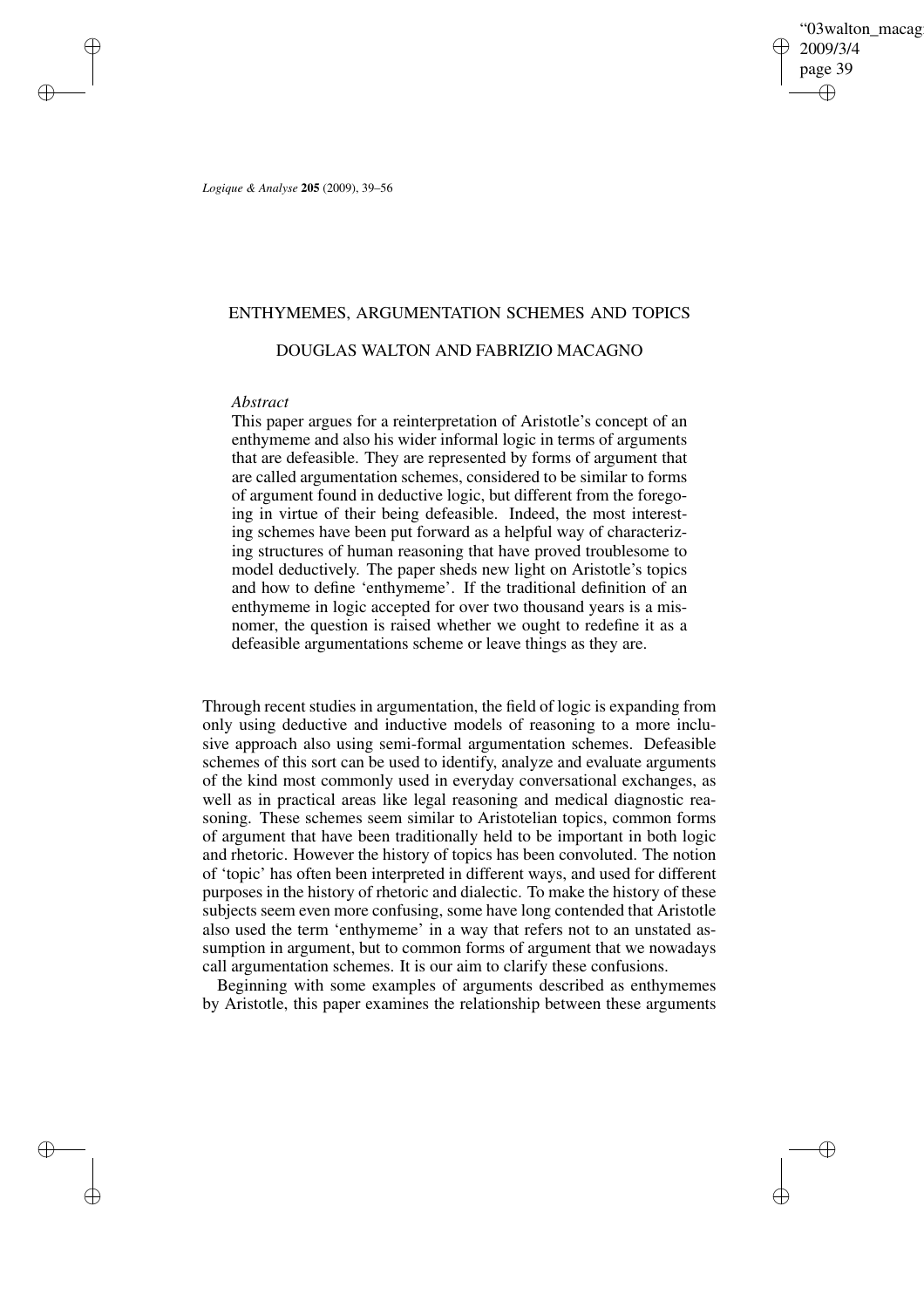'03walton\_macag 2009/3/4 page 40 ✐ ✐

✐

✐

#### 40 DOUGLAS WALTON AND FABRIZIO MACAGNO

and topics. Next, a minority view concerning the interpretation of the Aristotelian enthymeme held by many influential scholars in logic and rhetoric, from Sir William Hamilton to Myles Burnyeat, is examined. According to this view, the Aristotelian enthymeme refers to a kind of plausible reasoning based on a defeasible generalization, one that can be defeated by exceptions. This minority view is opposed to the traditional view that an enthymeme is a deductive argument of the kind typified by a syllogism that has an unstated assumption as a premise or conclusion. The traditional interpretation of Aristotle's notion of the enthymeme, although it has been dominant in logic since the time of Aristotle, and still continues to represent the standard meaning of the term, begins to seem less and less plausible as argumentation schemes of the recently studied defeasible kinds come to be more widely accepted as indispensable tools for logical argumentation. Through these considerations the question is raised whether we should give into what has long been established English usage, or whether we should rethink our usage of the term 'enthymeme' in both logic and rhetoric.

According to an emerging view that has now become widely accepted both in argumentation and computing, rational argument admits not only the deductive and inductive types of inference, but also a third kind of reasoning called plausible or eikotic reasoning. This third type of argument is defeasible, based on generalizations that hold only tentatively, and are subject to defeat as new information comes to be known. A statement that follows from a set of premises based on an argument that is an instance of an argumentation scheme can be accepted, but may later need to be retracted if it is shown to be untenable by new evidence. Recent developments in logical argumentation, based on a viewpoint that accepts the usefulness of argumentation schemes (Walton, Reed and Macagno, 2008), suggest that it is common for these kinds of arguments to have implicit premises, and that schemes can often be used to find them. The problem is how these recent developments can be reconciled with the traditional interpretation of Aristotle's notion of the enthymeme, and with some new theories about Aristotle's use of the term 'enthymeme' that depart from the traditional interpretation.

### 1. *Argumentation Schemes*

In *The New Rhetoric*, Perelman and Olbrechts-Tyteca (1969) used everyday examples of arguments to study the different kinds of arguments used, and to classify them as various types. Many of the types they identified resembled Aristotelian topics. Warnick (2000) has compared the twenty-eight topics in Aristotle's *Rhetoric* with the thirteen argument schemes, or common types of arguments, identified in *The New Rhetoric*. In an appendix (pp. 120–128), Warnick set out a list, comparing the Aristotelian topic with

✐

✐

✐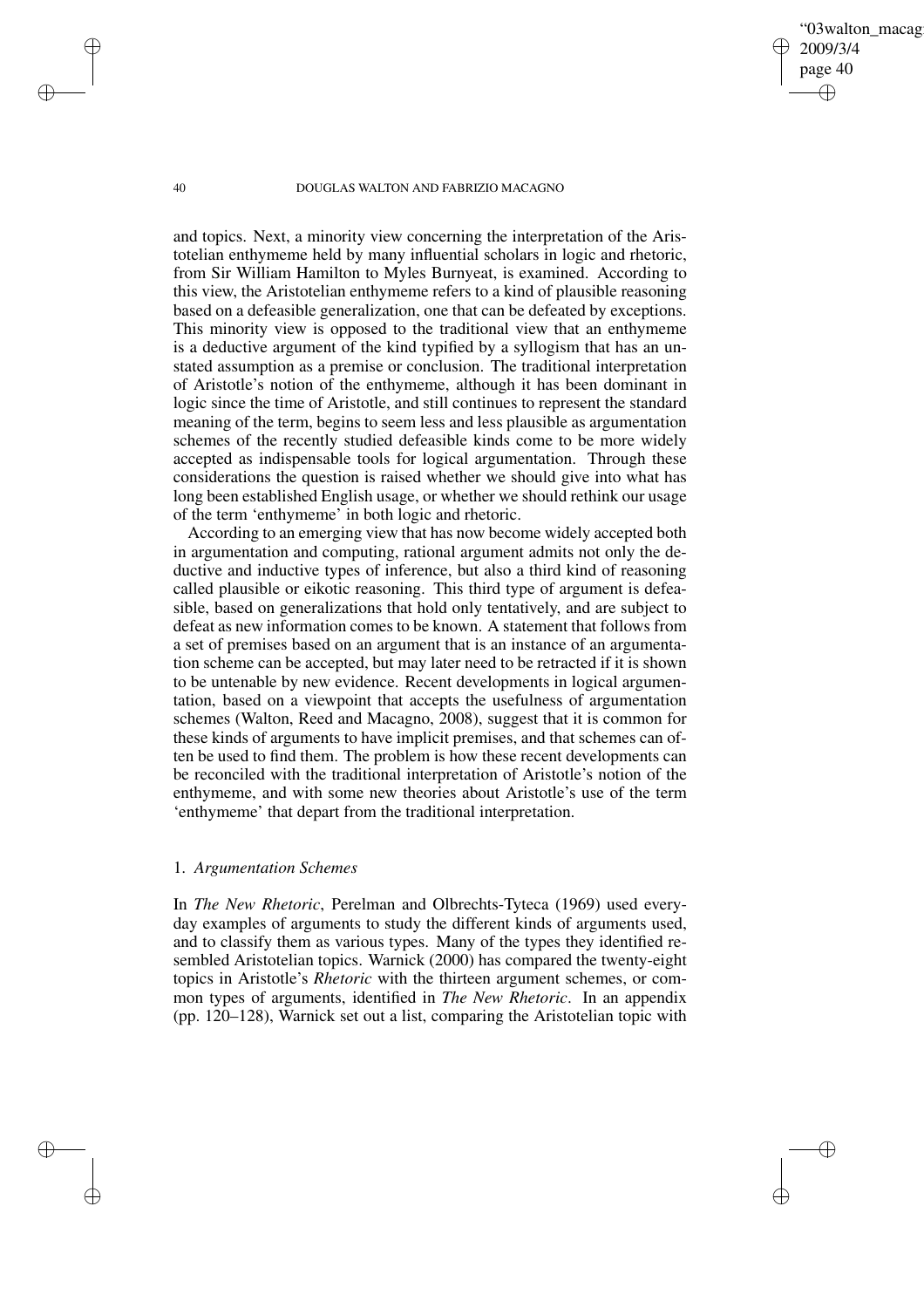✐

✐

✐

✐

its counterpart argument scheme from *The New Rhetoric* (where available), giving an example of each. Argument from consequences, for example, is a very commonly used form of argumentation. As Warnick showed (p. 123), this form of argument was recognized as an argument scheme in *The New Rhetoric*, and also as a topic in Aristotle's *Rhetoric*. This development was very interesting, because Perelman and Olbrechts-Tyteca developed a new framework for analysis and evaluation for such commonly used types of arguments that seemed to indicate that rhetoric, and also the applied logic of everyday argumentation, are closely tied together. Their approach suggested that argument schemes can be identified and analyzed in an objective way. It suggested that there may be a way of evaluating commonly used arguments — arguments that are neither deductive nor inductive, in many instances by identifying the form of the argument.

The study of argumentation schemes was advanced further by more recent attempts to identify and analyze commonly used forms of argument. Arthur Hastings' Ph.D. thesis at Northwestern University (1963) set out an extremely useful list of many of these schemes, along with illustrative examples. Recently Kienpointner (1992) has produced an even more comprehensive outline of many argumentation schemes, stressing deductive and inductive forms, and has analyzed instances of them in common examples. In other recent writings on argumentation, like van Eemeren and Grootendorst (1992), it has been shown how to use argumentation schemes to evaluate common arguments in everyday reasoning as fallacious or not. Kienpointner (1997) has shown how such argument schemes are useful for argument invention. In (Walton, 1996) an extensive list of argumentation schemes has been provided. Among the argumentation schemes presented and analyzed in (Walton, 1996) are argument from sign, argument from example, argument from commitment, argument from position to know, argument from expert opinion, argument from analogy, argument from precedent, argument from gradualism, and several types of slippery slope argument. These argumentation schemes are called presumptive, meaning that they are defeasible kinds of arguments. They are subject to default contextually in a given case, and so are inherently different from the context-free kinds of deductive and inductive arguments so long studied in logic. Each argument provides only a defeasible support for its conclusion, and is subject to critical questioning in a context of dialogue. Matching each form of argument (argumentation scheme) is a set of critical questions. The method of evaluating an argument of one of these types as used in a given case is to match the given argument against the requirements of the argumentation scheme. Then the weaknesses in the argument can be judged by asking appropriate critical questions. The method is dialectical, in that each given argument is judged in a context of use, in relation to a conversation between the proponent and a respondent (questioner, audience) to whom the argument was directed.

✐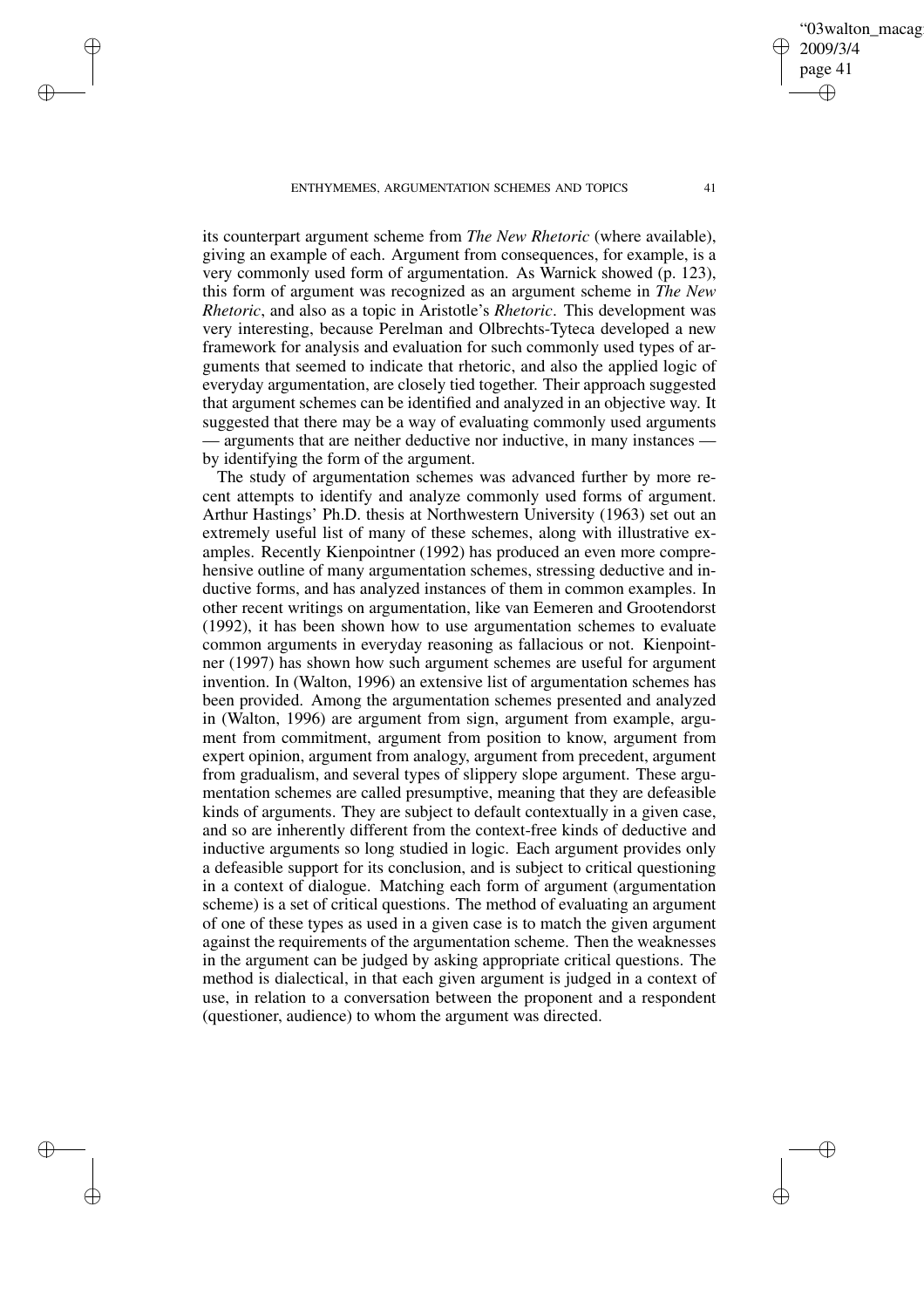### '03walton\_macag 2009/3/4 page 42 ✐ ✐

✐

✐

#### 42 DOUGLAS WALTON AND FABRIZIO MACAGNO

✐

✐

✐

✐

An example of an argumentation scheme (Walton, 1996; Walton, Reed and Macagno, 2008) is the form of argument called argument from expert  $opinion<sup>1</sup>$ .

*Major Premise*: Source  $E$  is an expert in subject domain  $S$  containing proposition A.

*Minor Premise:*  $E$  asserts that proposition  $A$  (in domain  $S$ ) is true (false). *Conclusion*: A may plausibly be taken to be true (false).

Matching this argumentation scheme are six critical questions.

1. *Expertise Question*: How credible is E as an expert source?

2. *Field Question*: Is E an expert in the field that A is in?

3. *Opinion Question*: What did E assert that implies A?

4. *Trustworthiness Question*: Is E personally reliable as a source?

5. *Consistency Question*: Is A consistent with what other experts assert?

6. *Backup Evidence Question*: Is E's assertion based on evidence?

When an argument having the form of argument from expert opinion is encountered in a given case, an argument analyst can first of all check to see if it meets all the requirements for that form of argument (as set out above in the premises and conclusion). Then the argument can be critically evaluated by asking one of the appropriate critical questions from the above list. This is just one argumentation scheme and set of critical questions. But it shows how argumentation schemes represent common forms of defeasible argument that are extremely useful to know about.

Computational applications are making increasingly heavy use of schemes over the last few years, argumentation generally has been gaining increasing importance in multi-agent systems, as a vehicle for facilitating rational interaction of a kind that involves the giving and receiving of reasons. Tools like argumentation schemes are now proving to be useful for designing and implementing sophisticated forms of interaction among rational agents. A recent work (Walton, Reed and Macagno, 2008) provides a more systematic and comprehensive account of schemes with notation suitable for computational applications, and surveys the state of the art in the research efforts to formalize and classify the schemes.

 $<sup>1</sup>$  It is also often called appeal to expert opinion in the logic textbooks.</sup>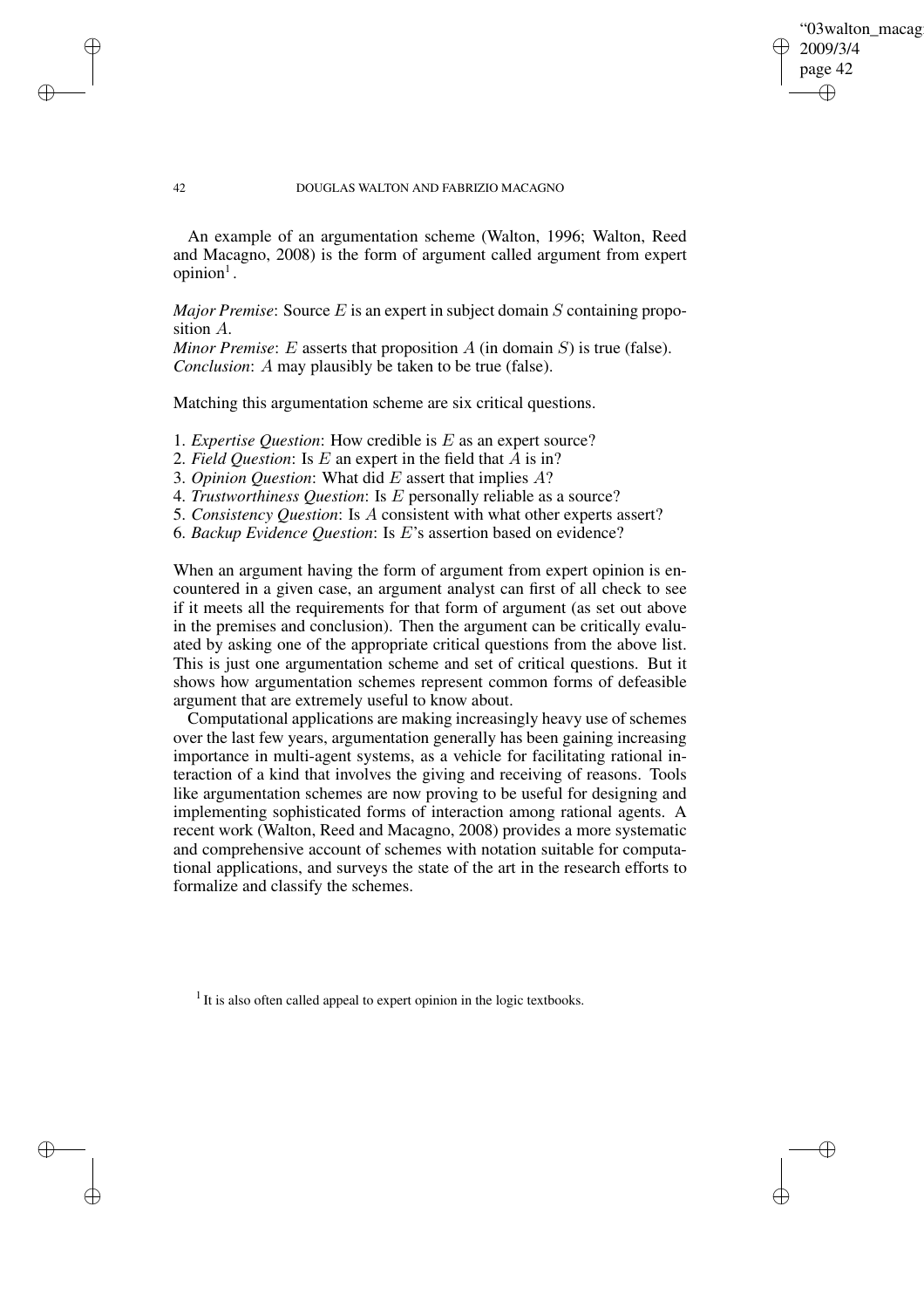# 2. *Aristotle's Topics*

✐

✐

✐

✐

Aristotle's *Topics* contains a set of so-called topics (*topoi*, or places) that describe different kinds of commonly used arguments. Aristotle listed a great number of these topics, about 300–400 according to Kienpointner (1992, p. 227). Many of these topics can also be found in Aristotle's *Rhetoric*. There has always been confusion, and many different opinions, concerning both the question of what a topic is exactly, and what uses a topic is supposed to have. Aristotle did not define the notion of topic. But two uses of topics have been seen as central, by commentators. The first use of topics is called invention (Kienpointner, 1997). According to this use, the function of a topic is to help an arguer search around to find an argument she can use, by selecting from among the various topics, or commonly used types of arguments. The second use, which tended to be stressed by later medieval commentators, is the guaranteeing or warranting function (Kienpointner, 1992, p. 226). According to this use, the topic can be used to find the warrant needed to support the inference from the premises to the conclusion of a given argument. The second use seems more like a logical function, while the first use seems to be more of a rhetorical function. For two millennia, these topics seemed very interesting to scholars in both rhetoric and logic, but the commentators never seemed quite sure what to do with them, or to figure out how they should be used. It is fair to say that the topics have never been an unqualified success as a useful tool in either field. The problem seemed to be that there was no general theory of argument that could provide a systematic context in which the topics could be embedded. Leff (1983) observed that the connections made by the topics are relative to the arguments addressed, and are verified with reference to social knowledge shared by a speaker and hearer. But the framework needed to verify or rationally support an argument on this basis has, in the past, seemed beyond our reach. Logical positivism, a view that was popular during the development of deductive logic in the early twentieth century, would dismiss such a view of argument as "subjective". Thus the topics always seemed very interesting, but elusive and mysterious. They were never really useful as a set of analytical tools that could be effectively used either in logic or rhetoric. The resources for showing how topics could be used for either the invention or the warranting function were unavailable.

That is changing now, as recent research (Rigotti, 2007) is taking a closer look at the topics to see how they could be refashioned and integrated with the latest developments in argumentation theory. On this new approach, topics are linked with enthymemes and also with common knowledge. There is plenty of evidence that Aristotle was very much aware of forms of defeasible argument based on common knowledge, and was also aware of a syllogistic-like technique for modeling their inferential structure. To see this,

'03walton\_macag

2009/3/4 page 43

✐

✐

✐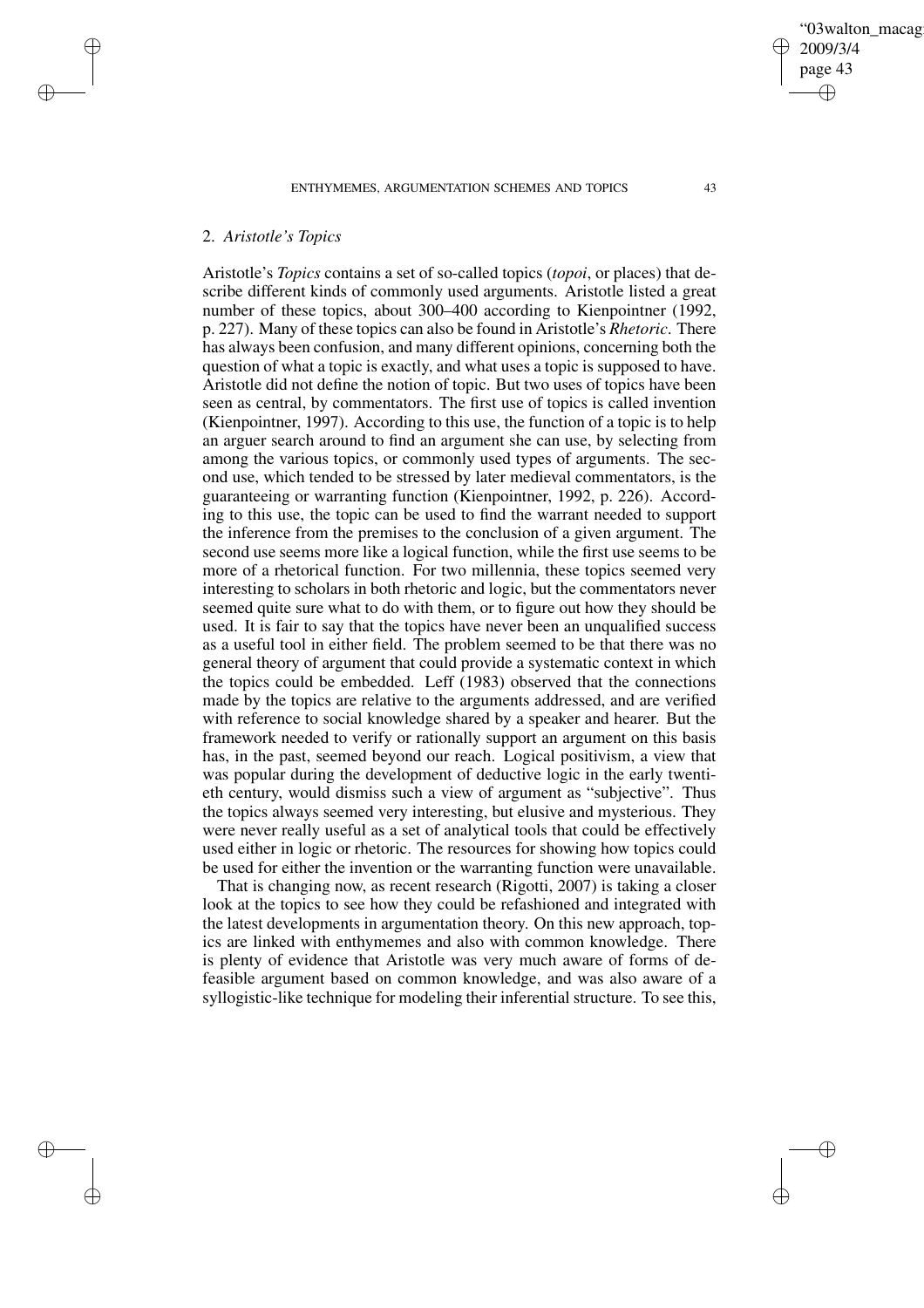### '03walton\_macag 2009/3/4 page 44 ✐ ✐

✐

✐

#### 44 DOUGLAS WALTON AND FABRIZIO MACAGNO

it is necessary to consider the highly controversial notion of the Aristotelian enthymeme.

### 3. *The Aristotelian Enthymeme*

✐

✐

✐

✐

A fascinating, but puzzling aspect of Aristotle's writings on argumentation is that, especially in books two and three of the *Rhetoric*, he often describes these defeasible types of arguments that seem to be topics as "enthymemes". These so-called enthymemes are what we would now call plausibilistic arguments of the kind that fit argumentation schemes. They are not deductive arguments, or inductive arguments in the modern statistical sense. Aristotle gave many examples of these plausibilistic inferences based on warrants that hold for the most part, and not universally. Burnyeat (1994) cited a number of such examples of these arguments called enthymemes by Aristotle. One is a kind of inference form that Aristotle used to prove a point about the past (slightly modified from Burnyeat, 1994, p. 25):

(Inf.): If individual x was able and wished to carry out action A, then x carried out action  $A(2.19.18-19)$ .

This rule of inference is not (absolutely) universal. Aristotle wrote that "people do, for the most part, what they want, provided they are able." (Burnyeat's translation, p. 25). So (Inf.) represents what could be called a defeasible generalization. It is a kind of warrant that could be used in a plausible inference. How it would typically be used is in an abductive inference. In a given case, say a legal case, we may know that Bob was able to carry out action A and wished to carry out action A. At least we may have evidence that this is so. But we may not know who carried out action A. The evidence about Bob's motives and wishes would count slightly towards the hypothesis that it was Bob who carried out action A. At least that hypothesis may be the best explanation of the given data. In law such an inference might have some "probative weight", even though the inference is defeasible, and could easily be defeated by other evidence in a case.

Another example of an argument called an enthymeme by Aristotle (2.19. 24, 1393a6–7), and cited by Burnyeat (1994, p. 26) in his analysis of the Aristotelian enthymeme is the one below. It is not part of an abductive argument, but would be part of a prediction. It is a typical case of argument from sign.

(C): If the sky is clouded over, it is likely to rain.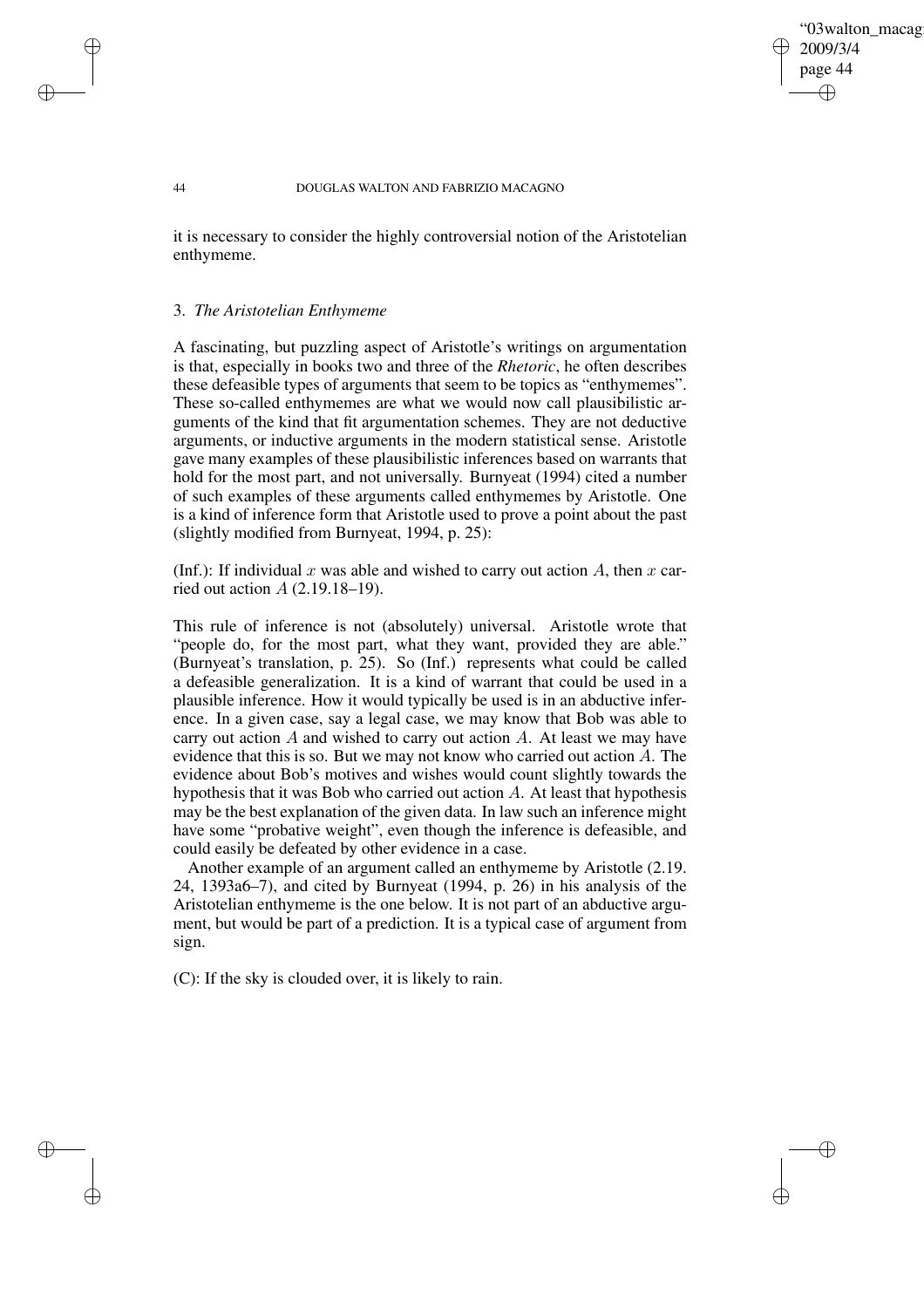Here the consequent is qualified by the term "likely". Burnyeat (1994, p. 29) shows how this conditional could function as a kind of generalization in a syllogistic-like inference like the following one. We have changed Burnyeat's wording slightly.

For the most part, cloudy days turn out to be rainy days. This day is a cloudy day. Therefore this day is likely to turn out rainy.

✐

✐

✐

✐

The argument in this case is prediction. Unlike the argument about Bob, which was a retrospective, abductive inference from data about an action that occurred in the past, this argument is a guess about the future. But, like the previous argument, this one is also defeasible. It gives a reason to support the conclusion, in the absence of stronger contrary evidence, but does not prove beyond questioning that the conclusion is true. As Burnyeat pointed out (p. 28), the conditional (C) could be counter-balanced by an opposing consideration.

 $(C')$ : If the barometer is high, it is likely not to rain.

In a given case, we could have two *modus ponens*-like arguments opposed to each other. One has C as premise, along with the premise that in fact the sky is clouded over today. The other has  $(C')$  as premise, along with the premise that the barometer is high today. The conclusion of the first argument is the opposite (negation) of the conclusion of the second argument. As Burnyeat (1994, p. 28) comments on this kind of case, the two conclusions "contradict each other". But suppose we look at both arguments as defeasible arguments from sign. Looked at in this way, there need be no final or closed contradiction between them in a particular case. For we could say that in such a case the one conclusion is supported by one piece of evidence, while the other (opposite) conclusion is supported by another piece of evidence. Such an evidential situation, for example, is typical of legal cases of the kind disputed in court. A mass of evidence on one side supports the contention on the one side, while a mass of evidence on the other side supports the (opposed) contention on the other side. In such cases, it is normal to find plausibilistic, defeasible arguments on two (opposed) sides of an issue. Thus one can see by comparison to how evidence is used in typical legal cases that these defeasible arguments that represent what Aristotle may have meant by 'enthymeme' are extremely common and are vital to understanding how argumentation works in important cases.

'03walton\_macag

2009/3/4 page 45

✐

✐

✐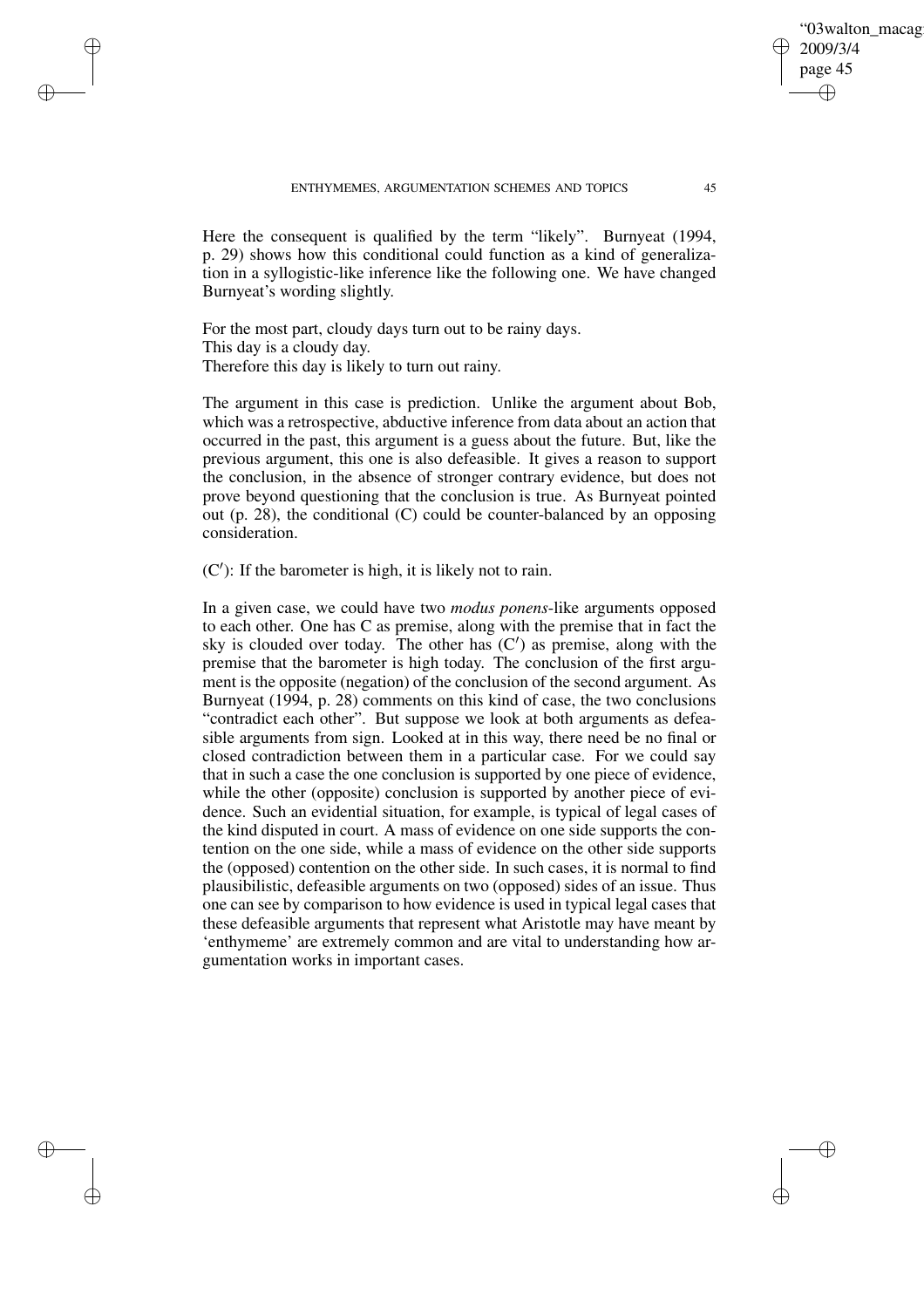'03walton\_macag 2009/3/4 page 46 ✐ ✐

✐

✐

46 DOUGLAS WALTON AND FABRIZIO MACAGNO

So what then is the relationship between topics and these common forms of argument that Aristotle classifies as enthymemes? Are topics and enthymemes really just different terms that refer to the same kinds of arguments that would nowadays be called argumentation schemes? Is 'topic' just another word for argumentation scheme, perhaps? Is 'enthymeme' just a fancy term to stand for the kinds of actual arguments that fit argumentation schemes? These questions are highly controversial, not only to Aristotle scholars, but also in relation to recent developments in logic and rhetoric. As shown below, the term 'enthymeme' has long been taken to mean something different from the kind of plausibilistic arguments cited above by Burnyeat. There is now strong evidence that this traditional interpretation was a seriously flawed and misleading representation of Aristotle's theory of argument.

# 4. *Enthymemes and Eikotic Arguments*

What Aristotle meant by 'enthymeme' is more than just a technical problem of translation and textual interpretation for specialists in history, classics and Greek philosophy. One reason is that Aristotle is the founder of logic, and also in many important respects the definitive author on rhetoric. Another reason is that Aristotle's view of both subjects is unusual, and goes strongly against the current longstanding conventional wisdom, in that he saw the two subjects as so closely connected. The current situation is that there is a growing interest in what was long regarded as a dead subject — Aristotle's informal logic (as opposed to his theory of the syllogism), as found mainly in the *Topics*, *On Sophistical Refutations* and *Rhetoric*. At the same time, this flourishing of informal logic, or argumentation theory, to use a broader term, has captured the interest of many of those working in the field of communication, and especially rhetoric. There is also a conflict, or an apparent conflict anyhow, between the advocates of formal logic and the advocates of informal or applied logic. Such a climate of opinion demands a rethinking of the Aristotelian doctrine of the enthymeme, if any sense is to be made of the relationship between rhetoric and dialectic.

According to the accepted definition in logic, an enthymeme is an argument with a missing (unstated) premise or conclusion, such that once the missing part is supplied, the argument becomes valid. For example, Hurley (2003, p. 289) defines an enthymeme as "an argument that is expressible as a categorical syllogism but that is missing a premise or a conclusion." Hurley (p. 289) gives the following example: "The corporate tax should be abolished; it encourages waste and high prices." According to Hurley (p. 289), the missing premise is, "Whatever encourages waste and high prices should be abolished." This account, which could be called the traditional view of

✐

✐

✐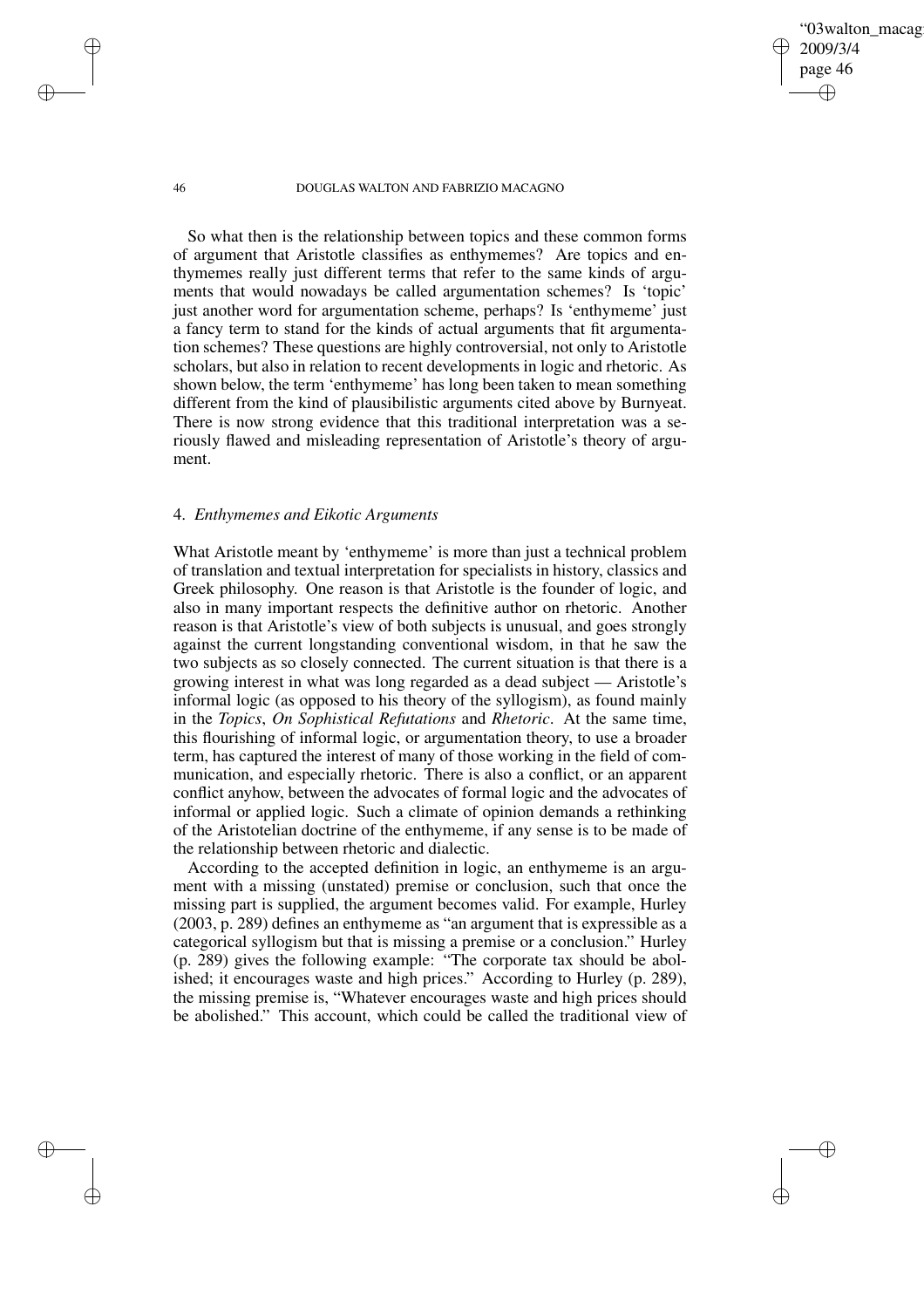✐

✐

✐

✐

the enthymeme, can be found in many older and current logic textbooks. This traditional view of the enthymeme is often attributed to Aristotle. And it is true that the word 'enthymeme', or the Greek term *enthymema*, meaning 'in the mind', is prominent in Aristotle's *Rhetoric*. But when Aristotle used the term, was he referring to a syllogism with a missing premise or conclusion? Although the majority in logic think he was, or at least have tended to take it for granted that he was, there is a minority view that has been expressed from time to time. Sir William Hamilton (1861) called the traditional view of the enthymeme a "vulgar doctrine" (p. 153). According to Hamilton (1874, p. 389) an Aristotelian enthymeme is a syllogism based on "signs and likelihoods". Hamilton argued that not all Aristotelian syllogisms are of the deductively valid kind. He argued, convincingly: "a syllogism from signs and likelihoods does not more naturally fall into an elliptical form than a syllogism of any other matter."(1874, p. 389). Hamilton argued that you can have an Aristotelian syllogism, for example one based on argument from sign, where the inference from the premises to the conclusion is not logically necessary. An enthymeme, on this view is a kind of syllogistic-like inference based on a warrant stating that something generally appears to be true, subject to exceptions.

H.W.B. Joseph (1916, p. 350) later made the same point when he claimed that 'enthymeme', as used in logic to refer to a syllogism with a missing premise, does not represent Aristotle's meaning of the term. Joseph, like Hamilton, thought that Aristotle was referring to a kind of inference based on a defeasible generalization, one that can be defeated by exceptions. According to Joseph (p. 350), *eikos* is "a general proposition true only for the most part, such as that raw foods are unwholesome." Eikotic generalizations are subject to exceptions, Joseph argued, and eikotic (enthymematic) inferences based on them hold only tentatively. Joseph (p. 350) cited arguments used in medical diagnosis as examples of enthymemes in the proper sense meant by Aristotle. The symptoms point eikotically to a diagnosis as conclusion of an inference, but the eikotic inference can be defeated when new test results come in.

McBurney (1936) argued that the enthymeme in Aristotle is not essentially an argument with a missing premise or conclusion. According to McBurney (1936, p. 56) there is great difficulty in grasping what Aristotle meant by 'enthymeme', because Aristotle's remarks on the enthymeme are "obscure" and "he does not give us a complete example." The same could be said about Aristotle's meaning of the term *eikos*. As Whately (1863, p. 33) remarked, we have to guess what Aristotle meant by *eikos*, because "unfortunately he has not furnished any example of it." But the notion of argument based on

03walton\_macag

2009/3/4 page 47

✐

✐

✐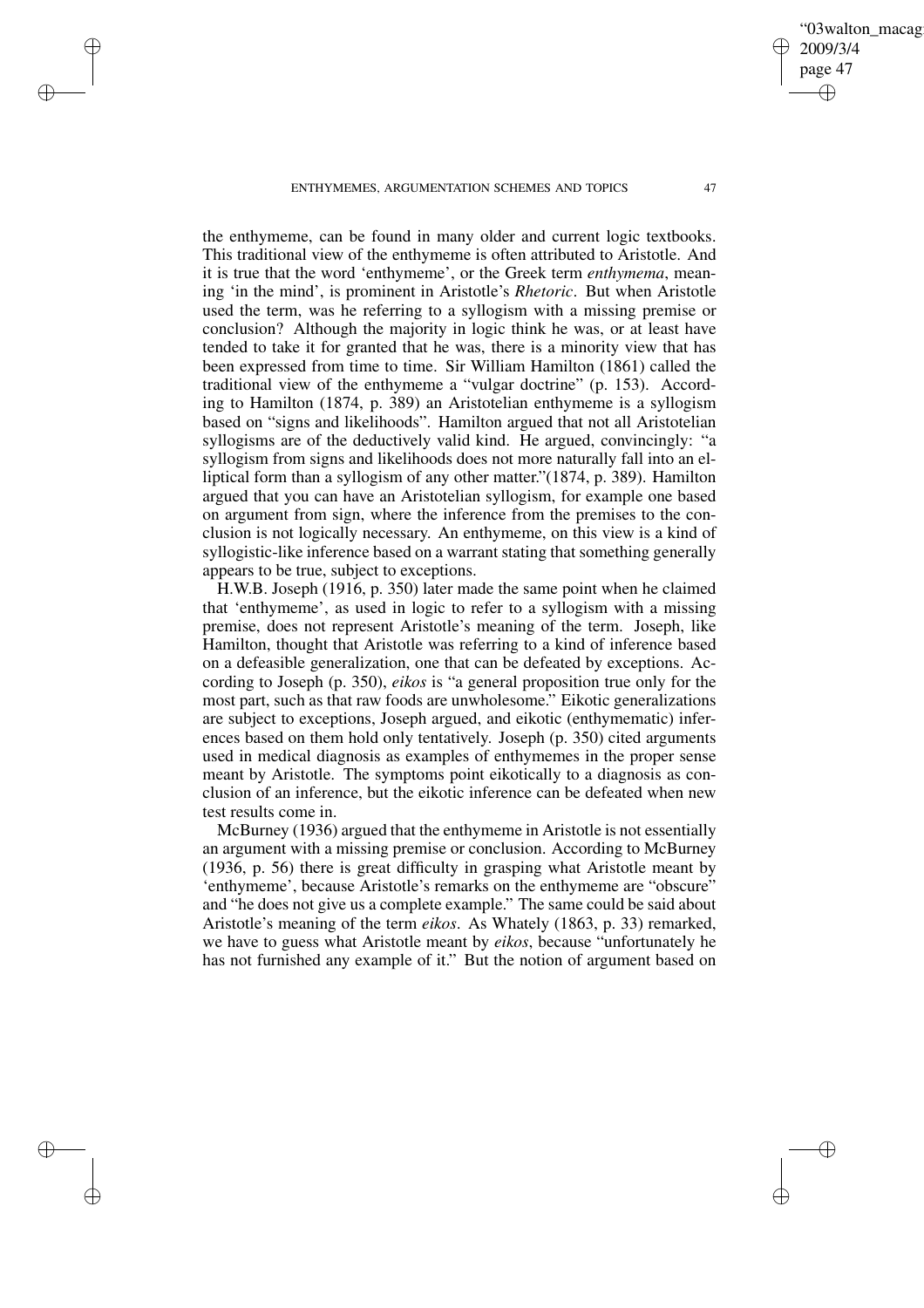'03walton\_macag 2009/3/4 page 48 ✐ ✐

✐

✐

#### 48 DOUGLAS WALTON AND FABRIZIO MACAGNO

*eikos* was highly familiar to Greek philosophers and rhetoricians, and particularly to the sophists. The problem is that using the English word 'probability' (which came via the Latin) to translate this notion is highly misleading. To the modern English reader it suggests the probability calculus, and what we would nowadays associate with inductive or statistical reasoning. A much less misleading translation would be to use the term "plausibility". A good illustration of plausible reasoning is the example described by Aristotle in the *Rhetoric* (1402a17–1402a28). A smaller, weaker man was accused of assaulting a bigger, stronger man, and the case went to court. The smaller man asked the jury whether it is plausible that he would have assaulted the visibly bigger and stronger man. Needless to say, this argument would carry some weight with a jury. It is not conclusive, and is very much conjectural. It seems to be based on the jury's ability to put themselves in the situation of the smaller man. But the argument does shift the balance of evidence somewhat against the side of the larger man. However, a comparable plausible argument could also be used to shift this balance somewhat back the other way. The bigger man could ask the jury why he would attack the visibly smaller man, since such an attack would make him look so guilty in court. This example shows how the eikotic type of argument fits in with kinds of argumentation favored by the sophists. According to Gagarin (1994, p. 51), the reverse eikotic argument was a typical "turning-of-the-tables" argument of the sophists of the second half of the fifth century BC.

One begins to wonder then, if the Aristotelian enthymeme does refer to eikotic argument and not (essentially or exclusively) to arguments with unexpressed parts, could a new and different meaning also be given to the famous Aristotelian "topics". McBurney (1936) showed that many of the various Aristotelian topics, or common argument types, are plausibilistic or eikotic arguments. These forms of argument are familiar to modern argumentation theorists, where they are called "presumptive argumentation schemes". Tindale (1999, p. 11) noted that many of the topics outlined by Aristotle in Book II chapter 23 of the *Rhetoric* are the same as, or similar to the defeasible forms of argument now called argumentation schemes. Examples are argument from precedent, argument from consequences and argument from analogy. Sometimes these topical or eikotic form of argument are called "stereotypes" (Boss, 1979, p. 24), because they "derive from personal or vicarious experience" that an audience brings to an argument. In that sense, as Bitzer (1959, p. 407) pointed out, the term 'incomplete syllogism' does "very nearly represent" what Aristotle mean by enthymeme, in a special sense. In Bitzer's view (p. 408) enthymemes are jointly produced by an arguer and the audience or respondent to whom the argument is addressed. On this interpretation, what essentially characterizes an Aristotelian enthymeme is a kind of common knowledge, often a practical grasp of the way things normally go in common situations, shared by the speaker and audience.

✐

✐

✐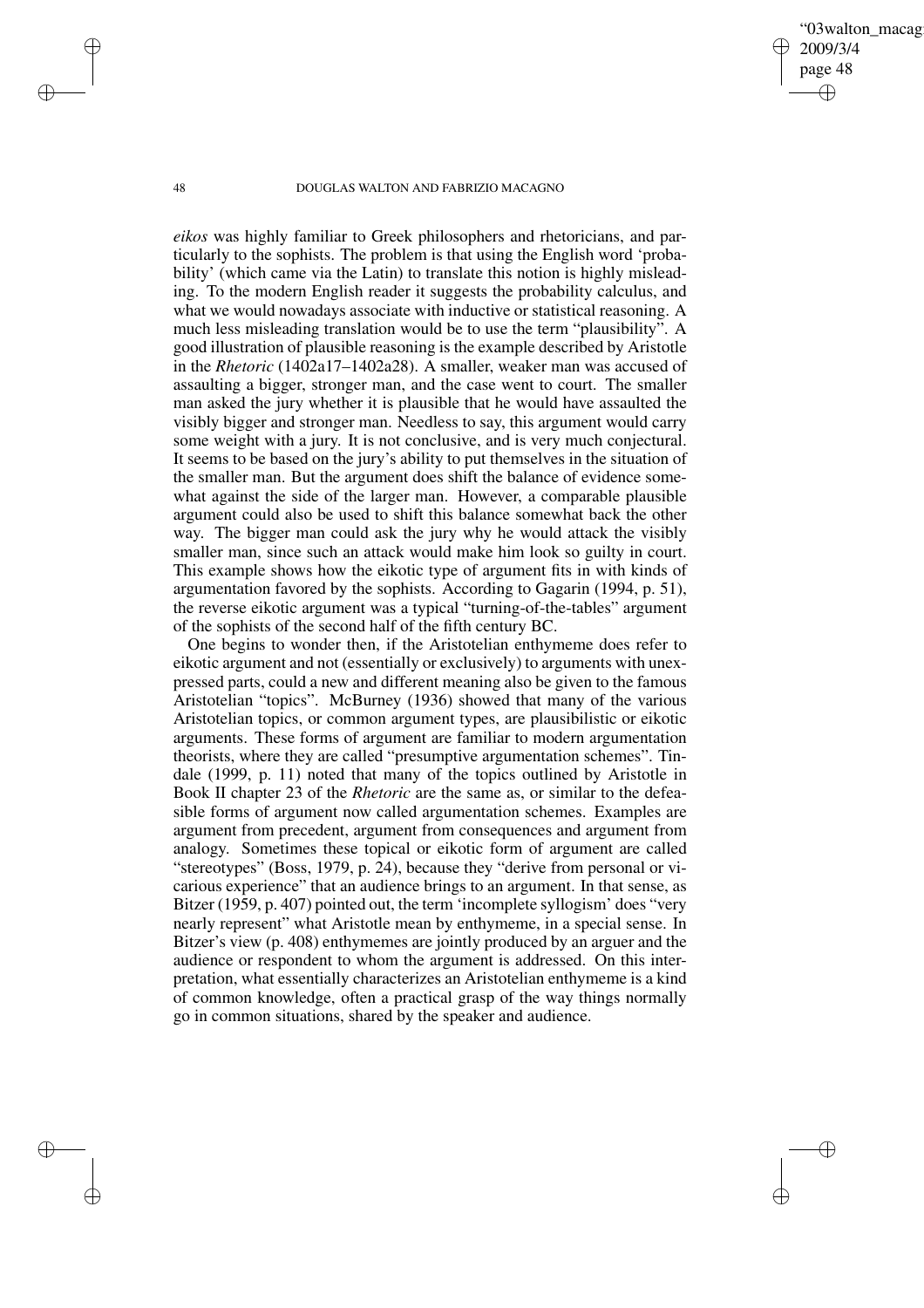### 5. *Burnyeat on the Enthymeme*

✐

✐

✐

✐

A recent controversy swirls around the definition of the enthymeme given in the *Prior Analytics* 2.27 (70a10), where an enthymeme was said to be an incomplete (*ateles*) *sullogismos* from plausibilities or signs. One major controversy is whether Aristotle ever actually wrote the word *ateles* in the original manuscript, or whether it was inserted by a commentator. There is evidence for both contentions. Another problem concerns the word *sullogismos*, which is often translated as 'syllogism'. However, according to Burnyeat 1994), 'syllogism' was definitely not meant by Aristotle. Burnyeat cites the passage in the *Topics* (100a25–27) where Aristotle wrote that a *sullogismos* is a discourse (argument) "in which, certain things being posited, something different from the things laid down necessarily results through the things laid down." The word 'necessarily' suggests that *sullogismos* refers to deductive reasoning. The problem is then to try to figure out how a *sullogismos* that is an enthymeme could have included plausibilistic reasoning as well as deductive reasoning. Or if this is not possible, according to the way Aristotle used these terms, how could an enthymeme be a kind of *sullogismos*, a kind of reasoning that comes under the general heading of *sullogismos*, even though it is not deductively valid reasoning. These matters are highly controversial among Aristotle scholars, and should not be regarded as settled, one way or the other. Burnyeat has shown that there is quite a lot of apparently quite good evidence on both sides. He has also shown exactly how the traditional, strict interpretation began to fall into place quite early, in ancient times. His work vindicated the relaxed theory considerably, and shown how, at very least it is on a strong basis as a contender for interpreting what Aristotle meant by 'enthymeme'.

Alexander of Aphrodisias, perhaps the earliest defender of the view of the view that the enthymeme is an incomplete Aristotelian *sullogismos*, wrote a commentary on the *Topics* at the time a certain logical controversy was being disputed by the philosophers of the day (Burnyeat, 1994, p. 46). The syllogism has to have two premises, but Antipater had argued for the existence of one-premises arguments like, "You breathe, so you are alive." Thus a kind of philosophical problem seemed to be posed to Alexander. How could he defend the theory of the syllogism against what appears to be an objection to it? For if one-premised arguments like those cited by Antipater do really represent some kind of logical reasoning, how is it that they can't fit into the theory of the syllogism? Alexander replied that such an argument is incomplete, because the missing premise is "well known and evident" (Burnyeat, 1994, p. 46). Alexander postulated the existence of "rhetorical *sullogismoi*" like "This man deserved punishment, for he is a traitor." Alexander wrote that they "seem to be *sullogismos*, because the missing premise is sufficiently well known to be supplied by the audience, but they are not in the proper

✐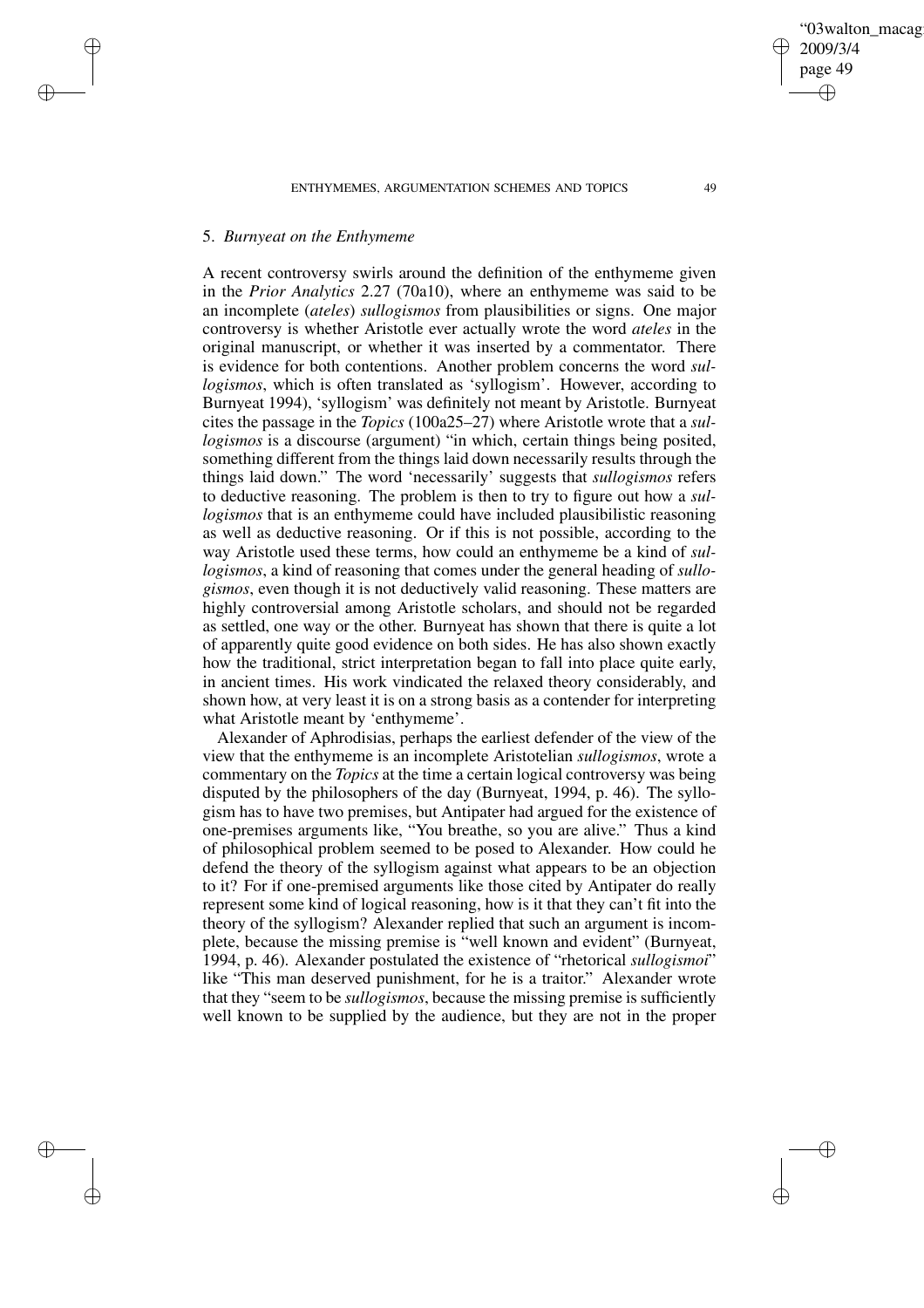'03walton\_macag 2009/3/4 page 50 ✐ ✐

✐

✐

#### 50 DOUGLAS WALTON AND FABRIZIO MACAGNO

sense *sullogismoi*." (Burnyeat, 1994, p. 46). This historical evidence has highly significant implications, not only for interpreting what Aristotle might have meant by 'enthymeme', but also in relation to recent developments in logic and argumentation theory.

Burnyeat cited many examples of non-strict generalizations and inferences found in Aristotle and other ancient sources that are very interesting in their own right. Many of them can now be recognized as instances of defeasible, plausibilistic reasoning of the kind now so widely studied in computer science under the headings of default reasoning, abductive inference and nonmonotonic reasoning. Now we recognize these as an important class of arguments in their own right, and as different from deductive arguments, the relaxed interpretation of the Aristotelian enthymeme can be seen as both more plausible and more significant in the history of logic and rhetoric. But as well, the controversy between the views of Antipater and Alexander has even deeper implications about how the enthymeme should be understood.

Consider once again Antipater's argument, "This man deserves punishment, for he is a traitor." Is it really the same argument as Alexander's syllogism: 'All traitors deserve punishment; this man is a traitor; therefore this man deserves punishment.'? There are two sides to this controversy. On the one side, you can argue that they are the same argument, or can be so treated, for two reasons. One is that the missing premise, 'All traitors deserve punishment.' is a generalization that may not be strictly true, and may be defeasible, but that would be accepted by an audience (certainly an ancient Greek audience), as a premise that is well known and evident. The other reason is that once this missing major premise is inserted into the given abbreviated argument, the new argument becomes if not valid, at least an argument that carries weight as plausible. As such, arguably it could be said to have a structure that makes it rationally binding in somewhat the same way some deductively valid arguments are binding. If you accept the premises, the argument gives you a reason to accept the conclusion. Now, what about the other side? Speaking for Antipater, he might be disinclined to accept this argument. The reason he could give is that, in his opinion, his original argument and Alexander's syllogism are not the same argument. In his original argument, the audience goes directly from the premise to the conclusion. In Alexander's syllogism, the audience goes from the two premises, one of which is a generalization, to the conclusion. Antipater could insist that these two arguments are not identical, and that therefore the theory of the enthymeme as an incomplete syllogistic argument is wrong. In our opinion, the controversy posed here is a legitimate philosophical dispute on which there are two sides, and which is significant for logic and rhetoric as fields that concern the analysis of arguments. This ancient dispute is not only a matter of interpreting Aristotle, but also a matter of some importance for

✐

✐

✐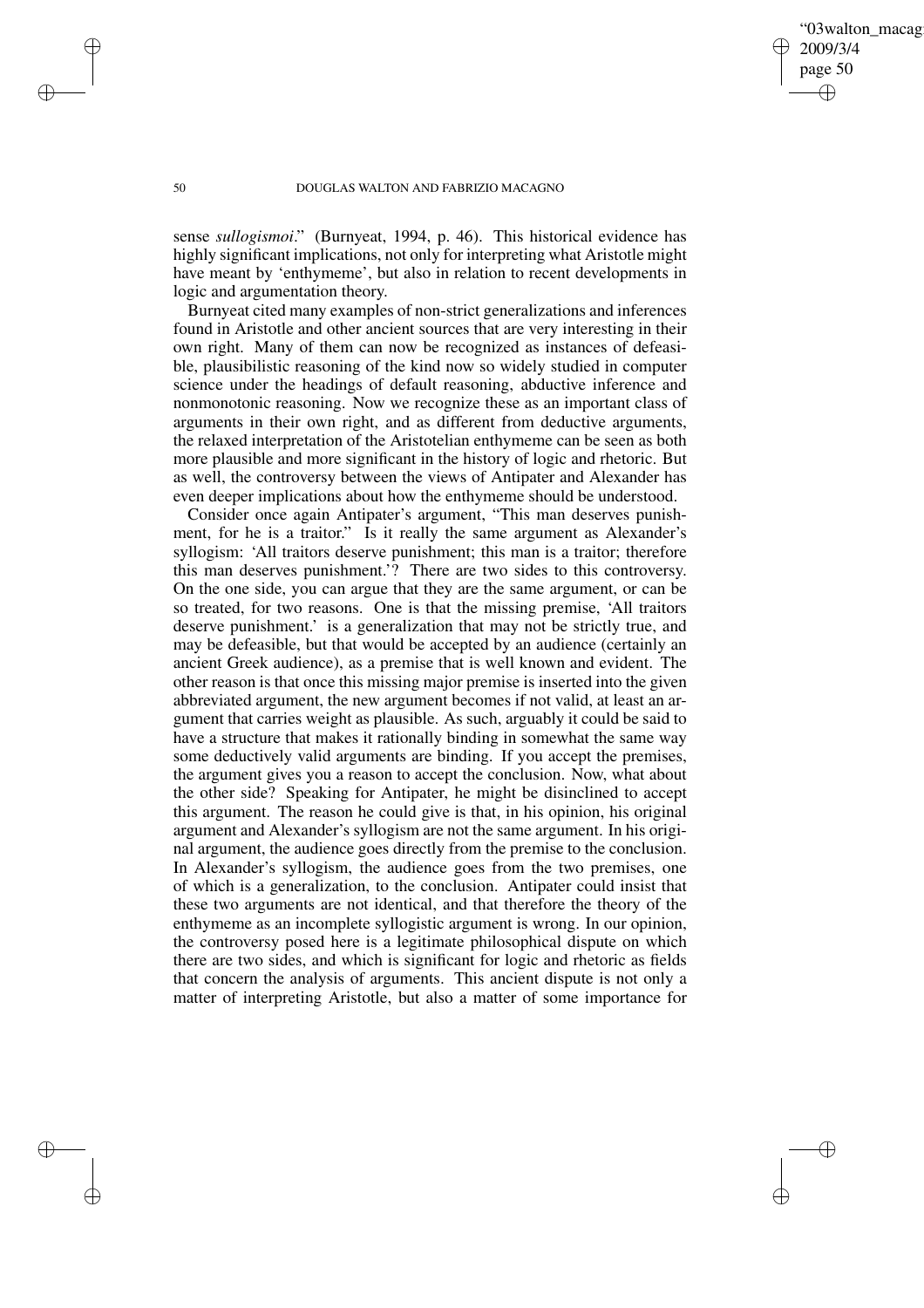argumentation theory, informal logic and rhetoric, as fields that study and

evaluate natural language arguments. The foregoing investigations into the Aristotelian enthymeme have shown that it is a reasonable hypothesis that Aristotle was not only aware of eikotic arguments as a special class of arguments that are vitally important in both dialectic and rhetoric. It begins to look quite plausible that the topics are quite similar, in their function and role in both fields, to argumentation schemes. If these two hypotheses are right, then not only do we need to rethink Aristotelian rhetoric and dialectic. The new interpretation of Aristotle's philosophy of argumentation also throws a new light on the new rhetoric and the new dialectic. We can see both subjects as centrally concerned with argumentation schemes. On this view of the matter, dialectic and rhetoric become subjects that are very closely related. They not only share much common subject matter, but also share common methods, structures and techniques.

# 6. *The Strict Theory versus the Inclusive Theory*

✐

✐

✐

✐

There are many historical and philosophical questions about the Aristotelian enthymeme that remain to be answered. Where did the misinterpretation begin among the commentators on Aristotle? Why has it persisted so long as a central dogma in the history of logic? Should we give in to what has become established English usage, or should we use another word to stand for arguments with missing premises (or conclusions)? The situation is peculiar, and calls out for an explanation. (Hamilton, 1874, p. 389) remarked, "this absurdity has been and almost universally is believed of the acutest of human intellects, and on grounds which, when examined, afford not the slightest warrant for such a conclusion." Hamilton wrote (1861, p. 155) that the "vulgar doctrine" of the enthymeme started from the earliest Greek commentators on Aristotle, and can be traced through Sextus Empiricus. But even if that explains how it originally happened, it should also be asked why it was so prevalent for so long.

It could be fairly said that there are two theories or views about Aristotle's concept of the enthymeme. One could be named the traditional or strict theory. According to this theory, an enthymeme is a syllogism, or some argument that has a deductively valid form, once a missing premise or conclusion is inserted. The characteristic of this theory is the view of the enthymeme as being essentially a deductive kind of argument. A secondary version of it could also admit of enthymemes that are inductive, in the modern statistical sense, not the Aristotelian sense of the term 'inductive'. The other could be called the inclusive theory. According to this theory, an enthymeme is an argument with a missing premise or conclusion, but it could either be a

'03walton\_macag

2009/3/4 page 51

✐

✐

✐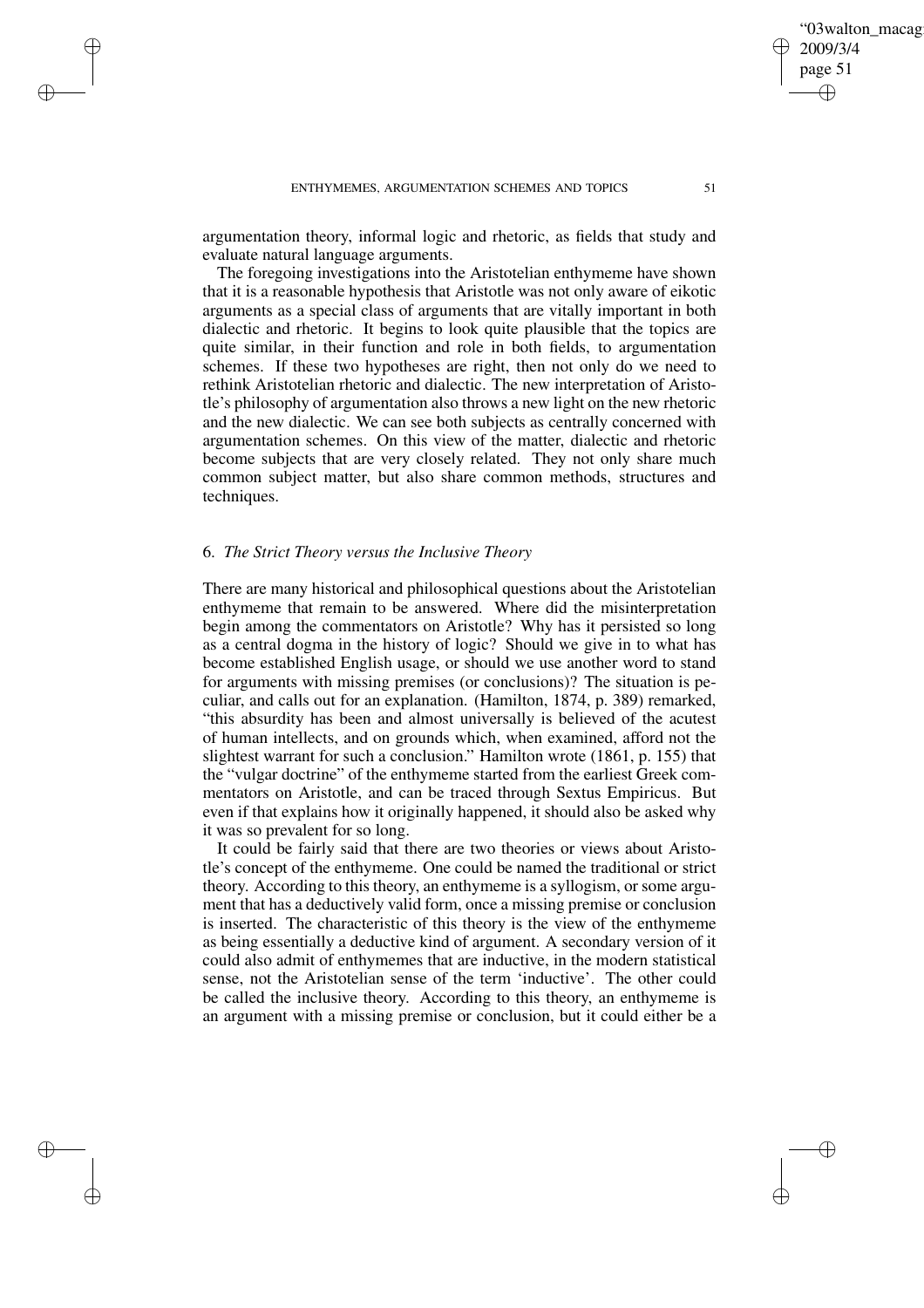'03walton\_macag 2009/3/4 page 52 ✐ ✐

✐

✐

#### 52 DOUGLAS WALTON AND FABRIZIO MACAGNO

deductive or inductive argument, or an argument of a third kind. What is characteristic of an enthymeme of this third kind is that it is a plausibilistic and defeasible argument based on a warrant that holds generally or typically, in a familiar kind of case, but is subject to exceptions in some cases. A good way of presenting the difference between the two theories is to explain the difference between two kinds of generalizations. One type is the (absolute or strict) universal generalization modeled by the universal quantifier in deductive logic. It says that all  $F$  are  $G$ , where  $F$  and  $G$  are classes, meaning that all members of  $F$  are members of  $G$ . This type of generalization does not admit of exceptions. One counter-example falsifies it. If you find even one single F that is not a G, then the generalization 'All F are  $G$ ' fails. The second type of generalization is inductive. The third type of generalization is the plausibilistic or defeasible type. It says that generally  $F$ 's are  $G$ 's, in typical or normal cases, but allows for the possibility of new cases cropping up in which there is an  $F$  that is not a  $G$ . In such a case, the generalization "defaults", meaning that it does not apply to that case. But the generalization is not proved false by such a case. It still holds generally. It can still hold, because its holding was always understood, in the beginning, to be subject to exceptions. The problem with traditional logic is that generalizations tended be equated mainly with the strict type of quantifier ones, and the non-strict ones were not recognized. However, as the non-strict defeasible generalizations gained more and more recognition as important in both computer science and argumentation theory, there has come to be more of a balance between those who do recognize them as a legitimate category in logic and those who still do not recognize them.

Many of the most common generalizations in everyday argumentation are not of this strict or absolute type. They are about the way things can typically be expected to go in a familiar or normal kind of case, subject to exceptions. For example, the generalization 'Birds fly.' is not shown to be false by the existence of a single counter-example. Penguins are birds that don't fly. And some birds with damaged wings don't fly. But generally, or for the most part, birds fly. The same remarks can be made about the *modus ponens* type of inference. Where A and B are statements, *modus ponens* has the following form: if A then B; A; therefore B. In the past, *modus ponens* has been seen as a deductively valid form of inference. Indeed, the conditional in classical deductive logic is defined in such a way that *modus ponens* must come out valid. The conditional 'If A then B' is false if A is true and  $B$  is false. Most conditionals of the kind used in everyday argumentation are not of the strict kind. Instead, they state something more like, 'If  $\overline{A}$  is true then generally (but subject to exceptions)  $\overline{B}$  is also true.' For example, the conditional 'If x is a bird then x flies.' can be taken to express a defeasible conditional. Defeasible forms of argument are based on defeasible generalizations and defeasible conditionals. There are defeasible *modus*

✐

✐

✐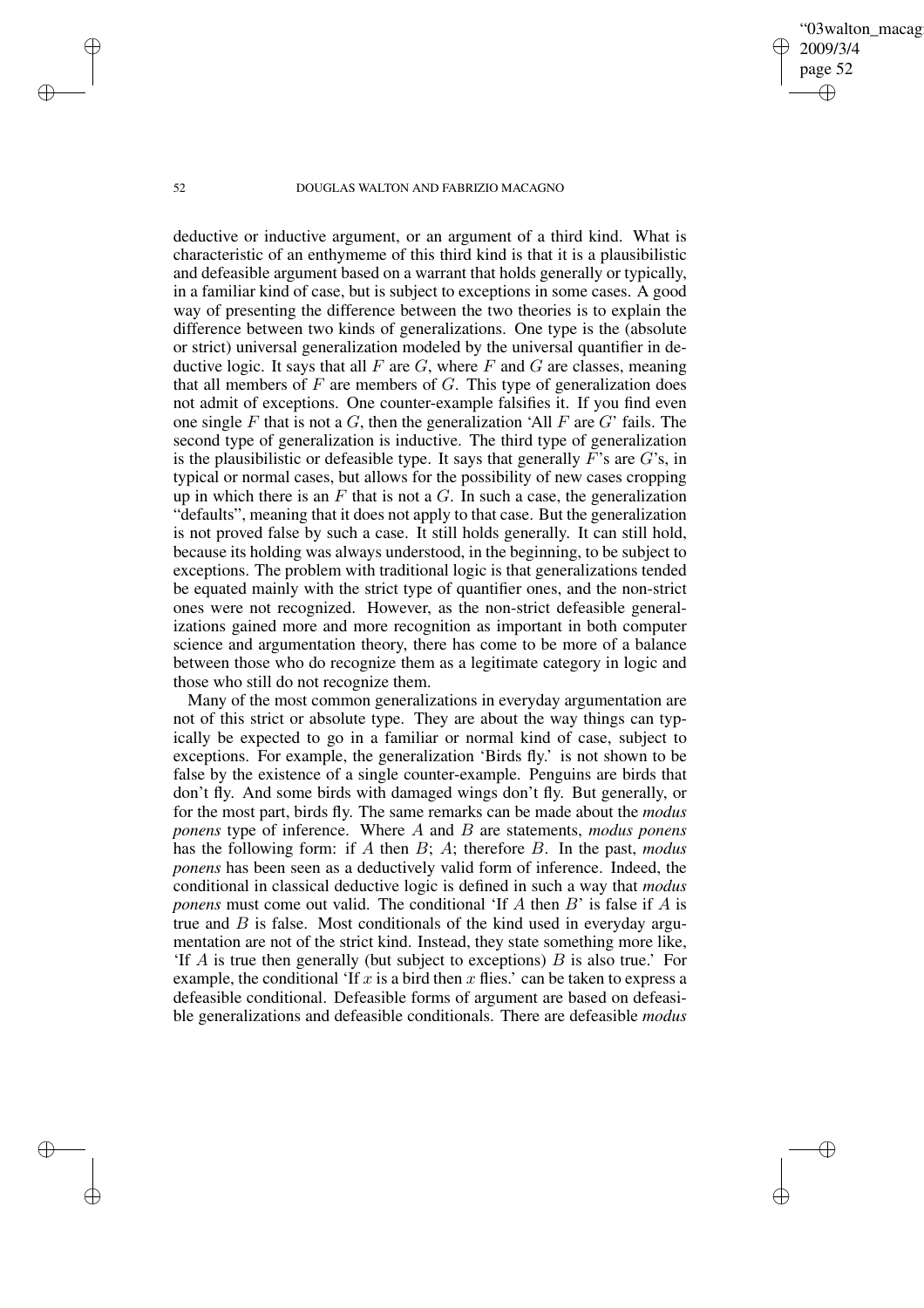*ponens* arguments and defeasible arguments that are syllogistic-like. The various argumentation schemes are generally, and for the most part, based around such non-strict argument forms, using defeasible generalizations and conditionals. Argumentation schemes can represent forms of argument that are deductively valid in some cases. Under conditions of epistemic closure, where a data base is regarded as complete, such inferences can be seen to be deductively valid. But far more common in everyday argumentation are cases of reasoning under uncertainty. In such cases, new evidence can come in. Thus the form of argument is better seen as defeasible. In short, the use of argumentation schemes points to a new way of looking at arguments that is quite different from the old way based on the deductive paradigm. But of course the new way is also old, if Aristotle's doctrines of topics and enthymemes can be interpreted as referring to argumentation schemes.

# 7. *Conclusions*

✐

✐

✐

✐

For a long time, Aristotle's logic of topics has been viewed in a distorted way. Once they are seen in light of the new methods currently being developed in argumentation and computing, and especially the work on argumentation schemes, Aristotle's writings on rhetoric and dialectic can be seen in a new light. When we read through his analysis of the various enthymemes, for example in the *Rhetoric* (1402a25), we can link his discussion of genuine and apparent enthymemes to the study of fallacies. Genuine enthymemes are the kinds of reasonable eikotic arguments associated with topics (argumentation schemes). Apparent enthymemes are the fallacious uses of these same forms of arguments. This critical pragmatic view of the *Rhetoric* makes it not only fit in with the discussions of argumentation in the *Topics* and *On Sophistical Refutations*. It makes the subjects of rhetoric and dialectic fit together seamlessly, in a way that makes Aristotle's writings on these subjects much more useful and interesting than they were when they were seen from the traditional logical viewpoint.

But what is at issue is more than just the question of how Aristotle should be interpreted, or even how the history of the notion of an enthymeme in rhetoric and dialectic should be told. What is at issue is how we should look at the meaning of the term 'enthymeme' in logical argumentation now, in light of the findings shown above. Recent work in logical argumentation studies on the concept of enthymeme, even though informed about the terminology matters analyzed in this paper, has still continued to follow the definition of an enthymeme as an argument with the premise or conclusion that was not explicitly stated in the given text of discourse (Walton, 2008). Should this tradition be continued? Following this observation and our other findings, we offer the following recommendations.

'03walton\_macag

2009/3/4 page 53

✐

✐

✐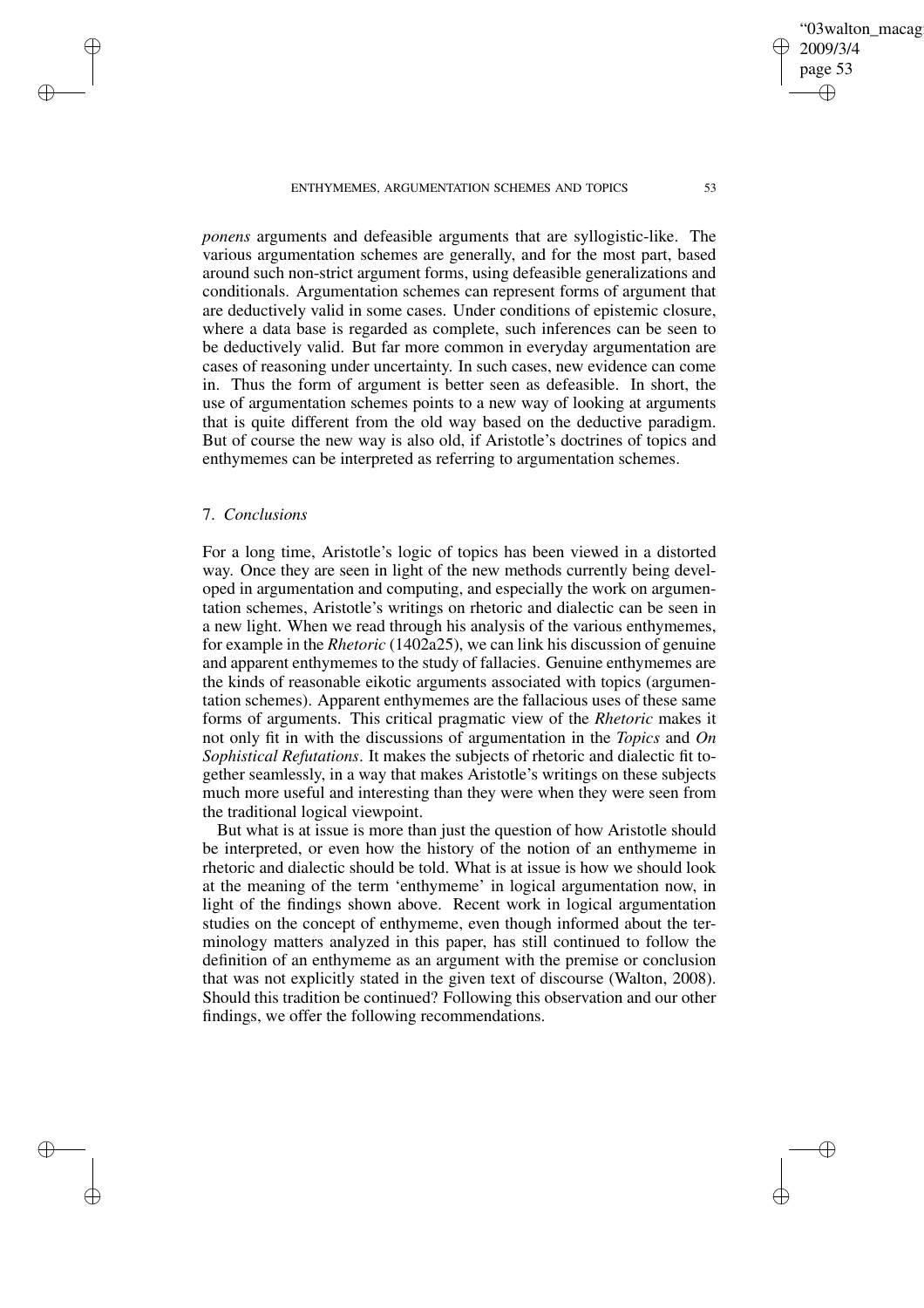#### 54 DOUGLAS WALTON AND FABRIZIO MACAGNO

• Since the traditional meaning of the term 'enthymeme' as an argument with a missing premise (or conclusion) is so well established in logic, this usage should broadly be retained, with the following important qualification.

'03walton\_macag

2009/3/4 page 54

✐

✐

✐

✐

- In addition to taking into account deductive arguments with missing premises or conclusions, the new conception of enthymeme should take into account arguments with missing premises or conclusions that are based on argumentation schemes that are defeasible, like the one for argument from expert opinion.
- What was very likely the original Aristotelian meaning of the term 'enthymeme' according to Burnyeat's theory, should not be carried over into current studies of logical argumentation, since the language of defeasible argumentation schemes, for example as found in (Walton, 2008) already covers that concept.
- What Aristotle called enthymemes, on Burnyeat's theory, should be called plausibilistic arguments, as opposed to probabilistic argument of the Bayesian kind familiar in probability and statistics.
- Despite the three points above, practitioners of logical argumentation should be aware of Burnyeat's theory, and what it suggests, namely that Aristotle was well aware of the importance and uses of defeasible argumentation schemes.

The narrow confines of traditional logic are already being expanded from the strict approach of only using deductive logic and inductive models of reasoning to a more inclusive approach that also uses plausibilistic argumentation schemes of the kind we discussed. Such schemes are now widely used to identify, analyze and evaluate arguments of the kind commonly used in everyday conversational exchanges, as well as in practical areas like legal reasoning and medical diagnostic reasoning (Rigotti and Greco, 2006). Arguments of this kind can only be usefully analyzed and evaluated once implicit premises and conclusions in them are identified and taken into account. Our recommendation is that we should continue to use the term 'enthymeme' in the way we have, rather than on insisting that we should call them "incomplete arguments", or invent some new term. It may be that the history of logic is based on a misnomer, but now the terminology has been so well and so long established, it is better, on a balance of considerations, to stick with it.

> Douglas Walton Assumption University Chair in Argumentation Studies Distinguished Research Fellow: Centre for Research in Reasoning, Argumentation and Rhetoric (CRRAR)

✐

✐

✐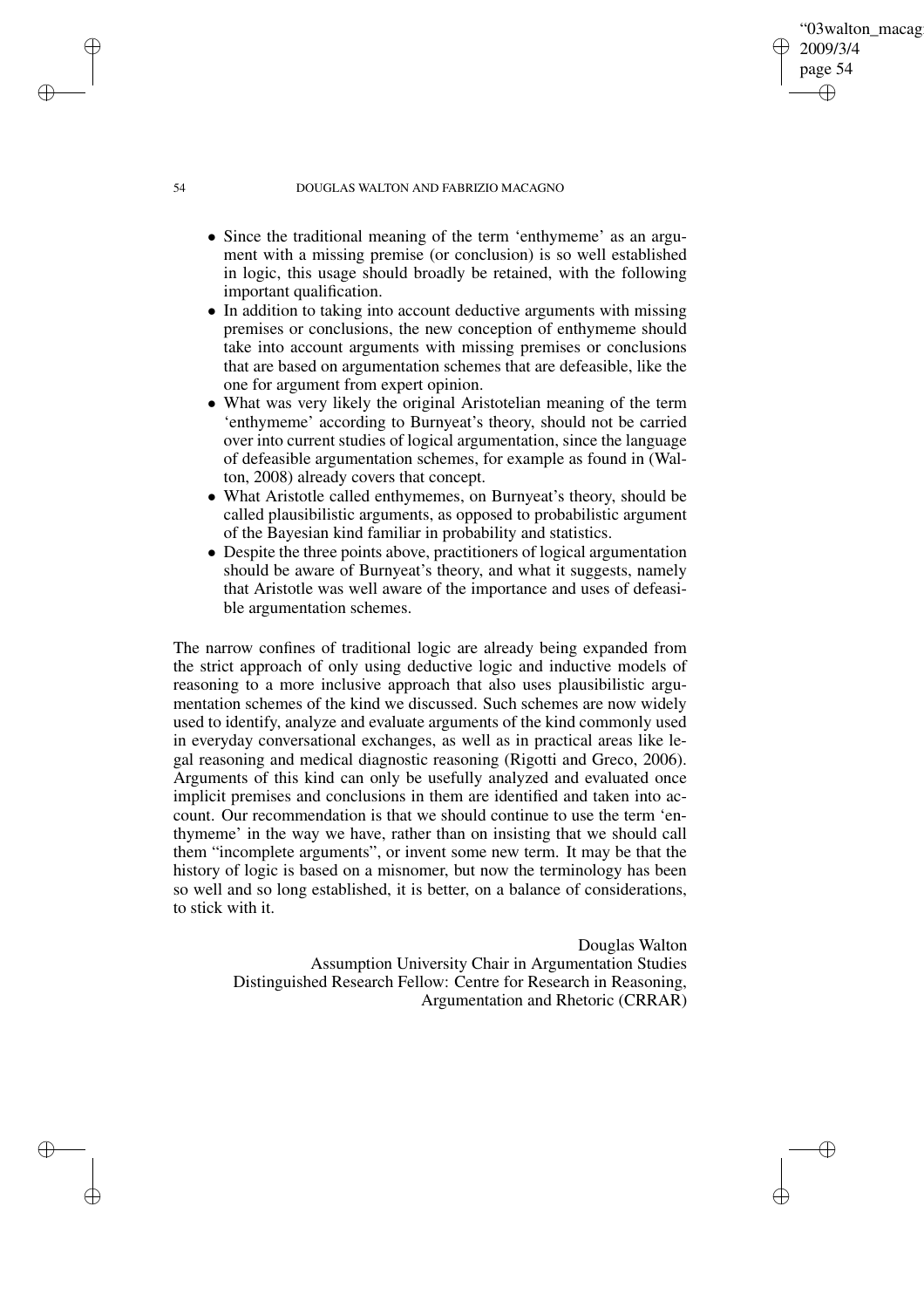✐

✐

✐

✐

University of Windsor Windsor, Ontario N9B3P4 E-mail: dwalton@uwindsor.ca Web: www.dougwalton.ca

Fabrizio Macagno Department of Linguistics Catholic University of Milan Milan, Italy E-mail: fabriziomacagno@hotmail.com

# **REFERENCES**

- Aristotle, 1928. *On Sophistical Refutations.* Trans. E.S. Forster, Loeb Classical Library, Cambridge, Mass.: Harvard University Press.
- Aristotle, 1939. *Topics.* Trans. E.S. Forster, Loeb Classical Library, Cambridge, Mass.: Harvard University Press.
- Aristotle, 1937. *The Art of Rhetoric.* Trans. John Henry Freese, Loeb Classical Library, Cambridge, Mass.: Harvard University Press.
- Bitzer, Lloyd F. 1959. "Aristotle's Enthymeme Revisited". *The Quarterly Journal of Speech*, XLV: 399–408.
- Boss, George P. 1979. "The Stereotype and its Correspondence in Discourse to the Enthymeme". *Communication Quarterly.* 27: 22–27.
- Burnyeat, Myles F. 1994. "Enthymeme: Aristotle on the Logic of Persuasion". In David J. Furley and Alexander Nehemas (eds.), *Aristotle's Rhetoric: Philosophical Essays*, Princeton, N.J.: Princeton University Press, 3–55.
- Gagarin, Michael 1994. "Probability and Persuasion: Plato and Early Greek Rhetoric". In Ian Worthington (ed.), *Persuasion: Greek Rhetoric in Action*, London: Routledge, 46–68.
- Hamilton, Sir William 1861. *Discussions on Philosophy and Literature.* New York: Harper and Brothers.
- Hamilton, Sir William 1874. *Lectures on Logic.* Edinburgh: William Blackwood and Sons.
- Hastings, Arthur C. 1963. *A Reformulation of the Modes of Reasoning in Argumentation*, Evanston, Illinois: Ph.D. Dissertation.
- Hurley, Patrick J. 2003. *A Concise Introduction to Logic*, 8 th ed. Belmont, California: Wadsworth.
- Joseph, H.W.B. 1916. *An Introduction to Logic.* Oxford: Clarendon Press.
- Leff, Michael 1983. "The Topics of Argumentative Invention in Latin Rhetorical Theory from Cicero to Boethius". *Rhetorica* 1: 23–44.

"03walton\_macag

2009/3/4 page 55

✐

✐

✐